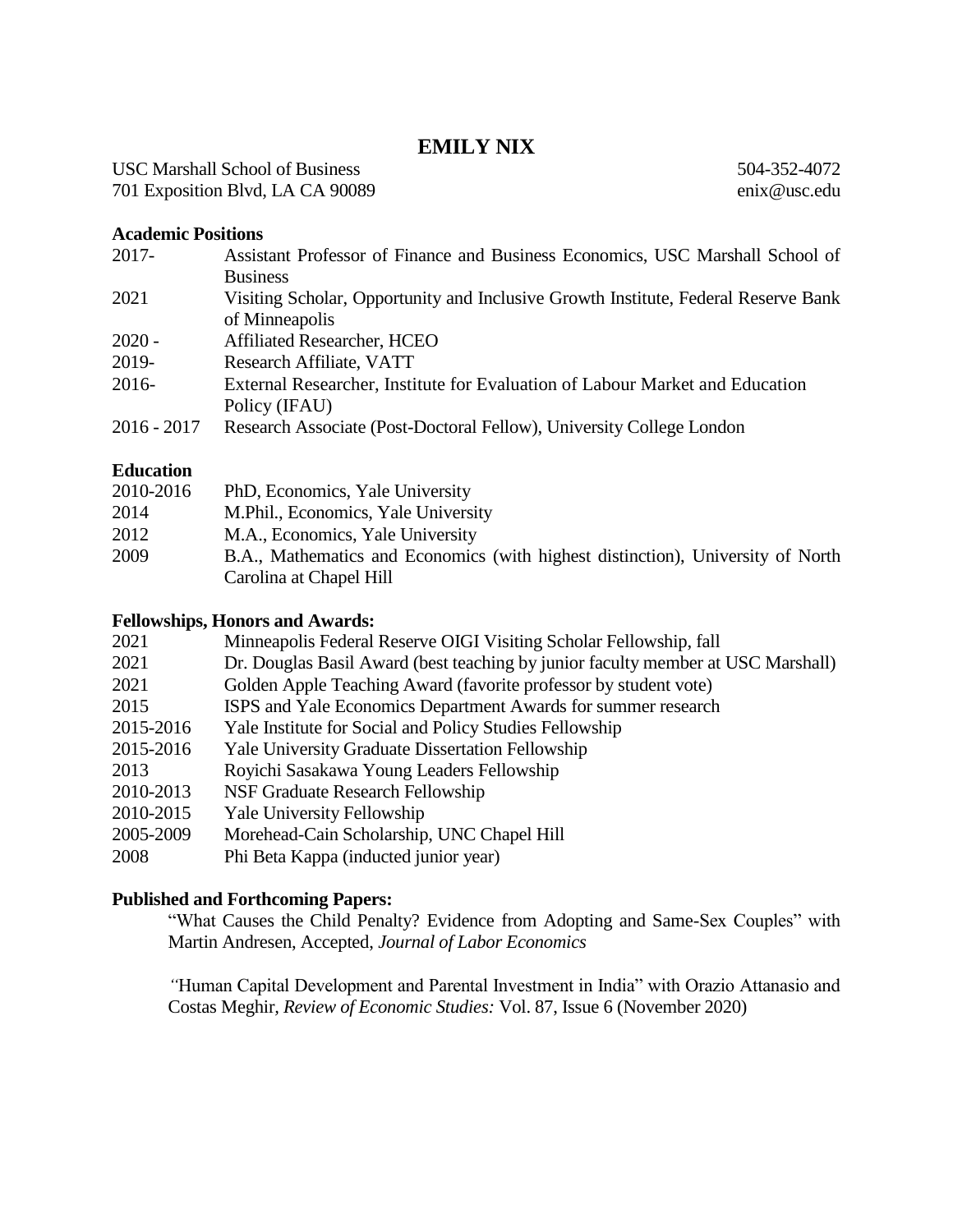"Human Capital Growth and Poverty: Evidence from Ethiopia and Peru", with Orazio Attanasio, Costas Meghir, and Francesca Salvati, *Review of Economic Dynamics:* Vol. 25 (April 2017)

"Bridging the Gender Gap: Identifying What is Holding Self-Employed Women Back in Ghana, Rwanda, Tanzania, and the Republic of Congo", with Elisa Gamberoni and Rachel Heath, *World Bank Economic Review*: Vol. 30, No. 3 (October 2016)

#### **Working Papers:**

"Choosing Racial Identity in the United States, 1880-1940" with Ricardo Dahis and Nancy Qian, *NBER Working Paper 26465*

"Disparate Impacts of Job Loss by Parental Income and Implications for Intergenerational Mobility" with Martti Kaila and Krista Riukula, *Federal Reserve Bank of Minneapolis OIGI Working Paper 53*

"Learning Spillovers in the Firm"

"Can the Child Penalty Be Reduced? Evidence from Policy Reforms" with Martin Andresen

"The Crime Ladder: Estimating the Impact of Different Punishments on Defendant Outcomes" with Kristiina Huttunen and Martti Kaila

"Toxic Workplaces: Worker and Firm Effects" with Abi Adams-Prassl, Kristiina Huttunen, and Ning Zhang

"Who Commits Financial Crimes and the Role of Prison to Reduce Recidivism" with Kristiina Huttunen, Martti Kaila, and David Macdonald

#### **Works In Progress:**

"Dynamics of Domestic Abuse" with Abi Adams-Prassl, Kristiina Huttunen, and Ning Zhang

"The Impact of Graduating into a Recession and Implications for Intergenerational Mobility" with Martti Kaila and Jerry Montonen

"How Asylum Seekers in the United States Respond to Their Judges: Evidence and Implications" with Thomas Ash

"Estimating Health Production in Old Age" with Margherita Borella, Mariacristina De Nardi and Rory McGee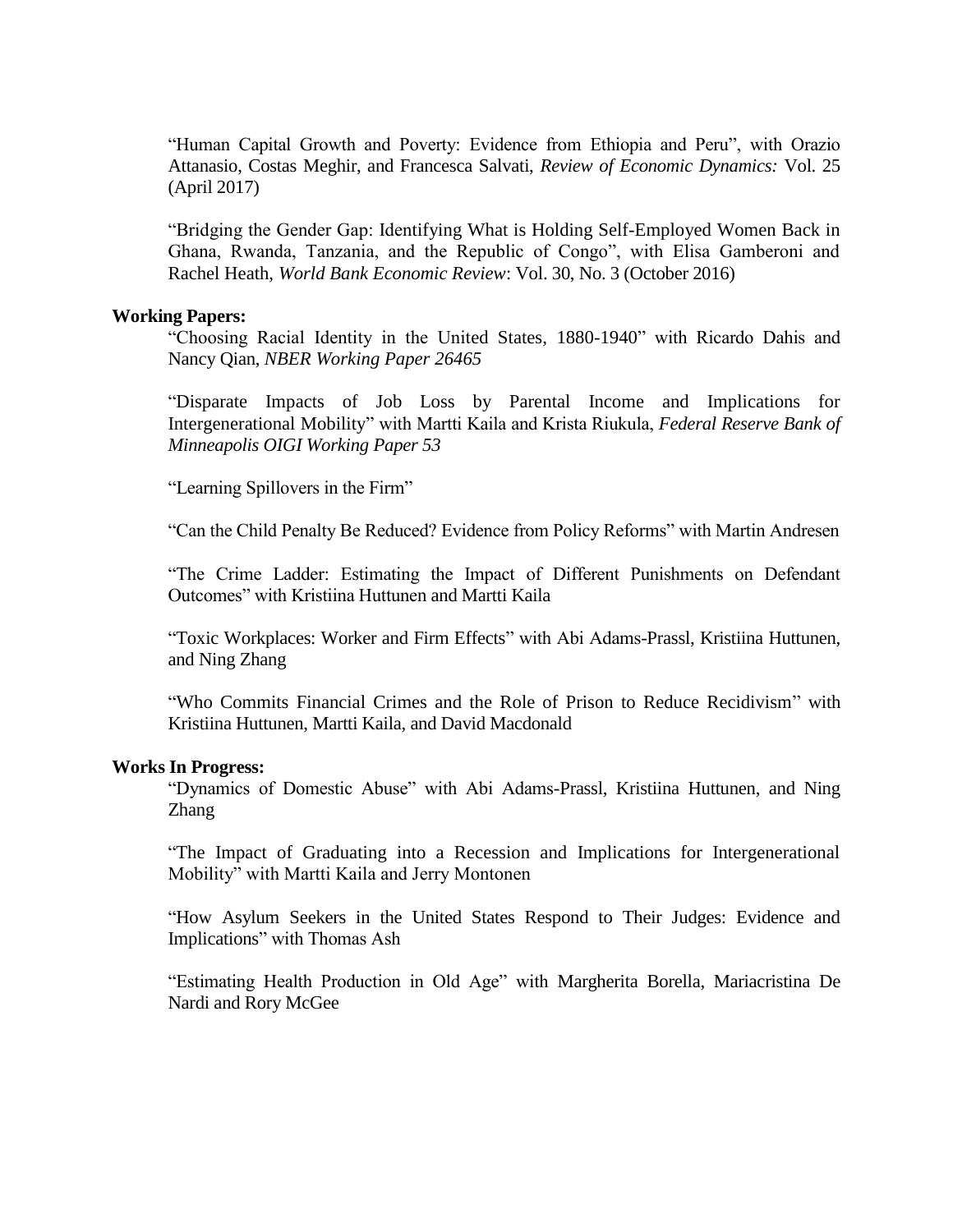#### **Select Media Coverage of Research**

The Guardian, Sky News, Vox "The Weeds" podcast, Forbes, World Bank, Bustle magazine, Kellogg Insights

#### **Seminar and Conference Presentations:**

- 2022 (scheduled) SMU, University of Oregon
- 2021 (including scheduled) CEP/LSE Policing and Crime Seminar, Yale Cowles Labor and Public Finance Conference, VATT, NBER Labor Studies Summer Institute, University of York WOLFE Workshop, University of Colorado Boulder, SEA Conference, McGill, CUNY Stone Center Seminar Series, Macalester, Federal Reserve Bank of Minneapolis OIGI Seminar Series
- 2020 (including scheduled) ASSA Annual Meeting, Yale Cowles Visitor, USC PIPE Workshop, University of Santa Barbara\*, Berlin Applied Micro Seminar\*, BLS\*, IADB\*, University of Copenhagen\*, University of Minnesota\*, University of Oregon\*, LISER seminar in Luxembourg\*, SOLE Berlin, American University, SEA (3 presentations)

\*cancelled or rescheduled due to COVID

- 2019 University of Warwick, EUR, Statistics Norway, VATT, Texas Economics of Crime Workshop, SOLE, University of Chicago and LSE Conference on the Economics of Crime and Justice, UC Irvine, Bol/CEPR/IZA Annual Symposium in Labour Economics, University of Wisconsin Institute for Research on Poverty, WEAI, CSU Fullerton, UC Riverside, UC Davis, Purdue, ASSA Annual Meeting, Duke, Stanford, Purdue, CELS Conference (discussant), USC Junior Faculty Research Day
- 2018 VATT Seminar/University of Helsinki, Federal Reserve Bank of Chicago, Statistics Norway, Peking University Center for Economic Research, LSE-NYU Conference on Political Science and Political Economy, University of Rochester, ASU, LSU, Claremont Mckenna College, RAND, All-California Labor Economics Conference, Conference in Honor of Joe Altonji (discussant)
- 2017 University of Namur CRED Workshop, IFAU, Institute for Fiscal Studies, Warsaw School of Economics and University of Warsaw, University of Helsinki Early Life and Human Capital Formation Workshop, Barcelona GSE Summer Forum
- 2016 U.S. Census Bureau, University of South Carolina, McGill, Indiana University, UCLA, USC, USC Marshall, Institute for International Economic Studies, LSE, Notre Dame, UVA, University of Illinois Urbana-Champaign, FTC
- 2015 IFAU Seminar Series
- 2014 IGC Political Economy Group

#### **Other Employment**

- 2010-present Board of Directors, MedPLUS Connect
- 2012-2013 Short Term Consultant, World Bank
- 2009-2010 Executive Director and Co-Founder, MedPLUS Connect

#### **Referee Service**

*Review of Economic Studies, Quarterly Journal of Economics, Econometrica, American Economic Review, Journal of Political Economy, American Economics Review Insights, Journal of Economic*